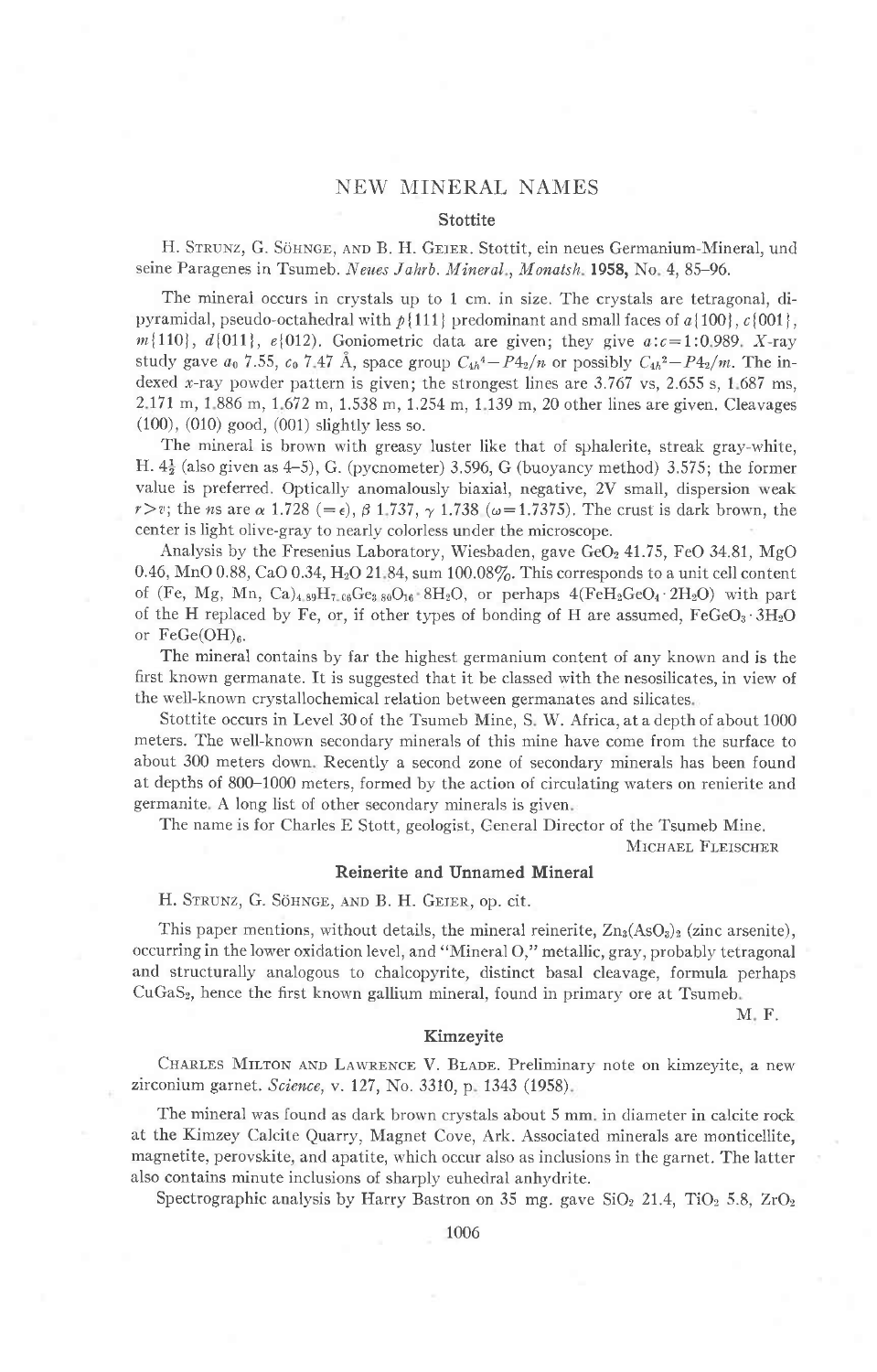20 25, SnO<sub>2</sub> 0.09, Al<sub>2</sub>O<sub>3</sub> 11.4, Fe<sub>2</sub>O<sub>3</sub> 16.45, Sc<sub>2</sub>O<sub>3</sub> 0.09, CaO 16.8, MgO 0.5, MnO 0.13, Cu, Ba, Sr trace, H<sub>2</sub>O, P<sub>2</sub>O<sub>5</sub>, F, S, CO<sub>2</sub> not tested for, sum 94 $\%$ . The x-ray pattern is that of a garnet with  $a_0=12.46$  A. The mineral is isotropic, light brown in thin section, with n near 1.95.

The name is for the Kimzey family, "which has been actively associated with mineralogical developments in Magnet Cove for almost a century," notably W. J. Kimzey, his son Joe, and Lawton D. and John Kimzey.

DISCUSSION.-Apparently a garnet with Zr distributed among tetrahedral and octahedral positions.

M. F.

### Thorutite (Smirnovite)

YA. D. GOTMAN AND I. A. KHAPAEV. Thorutite-a new mineral of the group of titanates of thorium. Zapiski Vses. Mineral. Obshch., v. 87, 201-202 (1958) (in Russian).

The mineral occurs in short prismatic crystals up to 2 cm. in length and 0.5-1.0 cm. in diameter It is black, streak pale brown, luster resinous. Translucent, dark brown, on thin edges; isotropic with  $n$  above 2.1 G (pycnometer) 5.82. Fracture conchoidal.

Analysis by R. L. Podval'ya and S. B. Federova gave ThO<sub>2</sub> 54.10 (av. of 53.65 and 54.55), UO<sub>2</sub> 1.43, UO<sub>3</sub> 0.14, CaO 1.07, TiO<sub>2</sub> 36.1, Fe<sub>2</sub>O<sub>3</sub> 1.10, Al<sub>2</sub>O<sub>3</sub>, Nb<sub>2</sub>O<sub>5</sub> 1.12, Ta<sub>2</sub>O<sub>5</sub> 0.08, SiO<sub>2</sub> 0.44, H<sub>2</sub>O 0.94, loss ignition 1.72, sum 99.74%, corresponding to 2(Th, U,  $Ca$ ) $O_2 \cdot 4TiO_2 \cdot H_2O$ .

The mineral turns golden when heated in a closed tube and gives off water. It gave no  $x$ -ray lines (metamict). The pattern obtained by V. P. Butuzov when the mineral is heated at  $1000^\circ$  is given; 45 lines are listed of which the strongest are 3.17 (7), 1.728 (6), 1.695  $(6), 1.632 (3).$ 

The mineral occurs in a syenite massif in veins of microcline and sericitized nepheline. Associated minerals are thorite, zircon, calcite, and a little barite and galena. The locality is not given.

The name is for the composition.

NOTE: The same mineral is named thorutite or smirnovite (for S. S. Smirnov) by V. G.  $\rm{MEL}$ KOV AND  $\rm{L.~C\textsc{H.}~P}\rm{U}\rm{KH\textsc{AL}^{\prime}S}\rm{KII},$   $\it{Gosgeoltekhizdat},$   $\rm{1957},$   $\rm{67},$   $\rm{according}$  to an abstract by E. M. Bonshtedt-Kupletskaya, Zapiski Vses. Mineral. Obshch., 87, 79 (1958). Not to be confused with smirnovskite.

M. F.

#### Lodochnikite

YA. A. GOTMAN. Lodochnikite-a new mineral of the group of titanates of uranium and thorium. Zapiski V ses. Mineralog Obshch., 87, 197-200 (1958) (in Russian).

The data given are those abstracted in  $Am.$  Mineral., 43, 380 (1958), except that PbO 0.13 there given should be Pb 0.13, and  $CO<sub>2</sub>$  0.12 should be S 0.12%. Sp. gr. 5.88. The mineral is considered to be distinct from brannerite because (1) the content of  $UO_2+UO_3$  $(51.86\%)$  is higher, and (2) the x-ray pattern shows different intensities.

DISCUSSION.--Chemically this is indistinguishable from brannerite. Although  $UO<sub>2</sub>$  $+\text{UO}_3$  is higher than in most analyses, there is one analysis published by George (1949) which gave  $UO_2+UO_3$  51.76%. Furthermore, the other analyses contain CaO, Y<sub>2</sub>O<sub>3</sub>, etc., in amounts more than sufficient to balance the deficiency in U. The  $x$ -ray powder diagram differs somewhat in spacings and intensities from that given for brannerite, which checks those given in the literature. Further work, especially heating experiments under controlled conditions, is necessary to establish the validity of the mineral.

M. F.